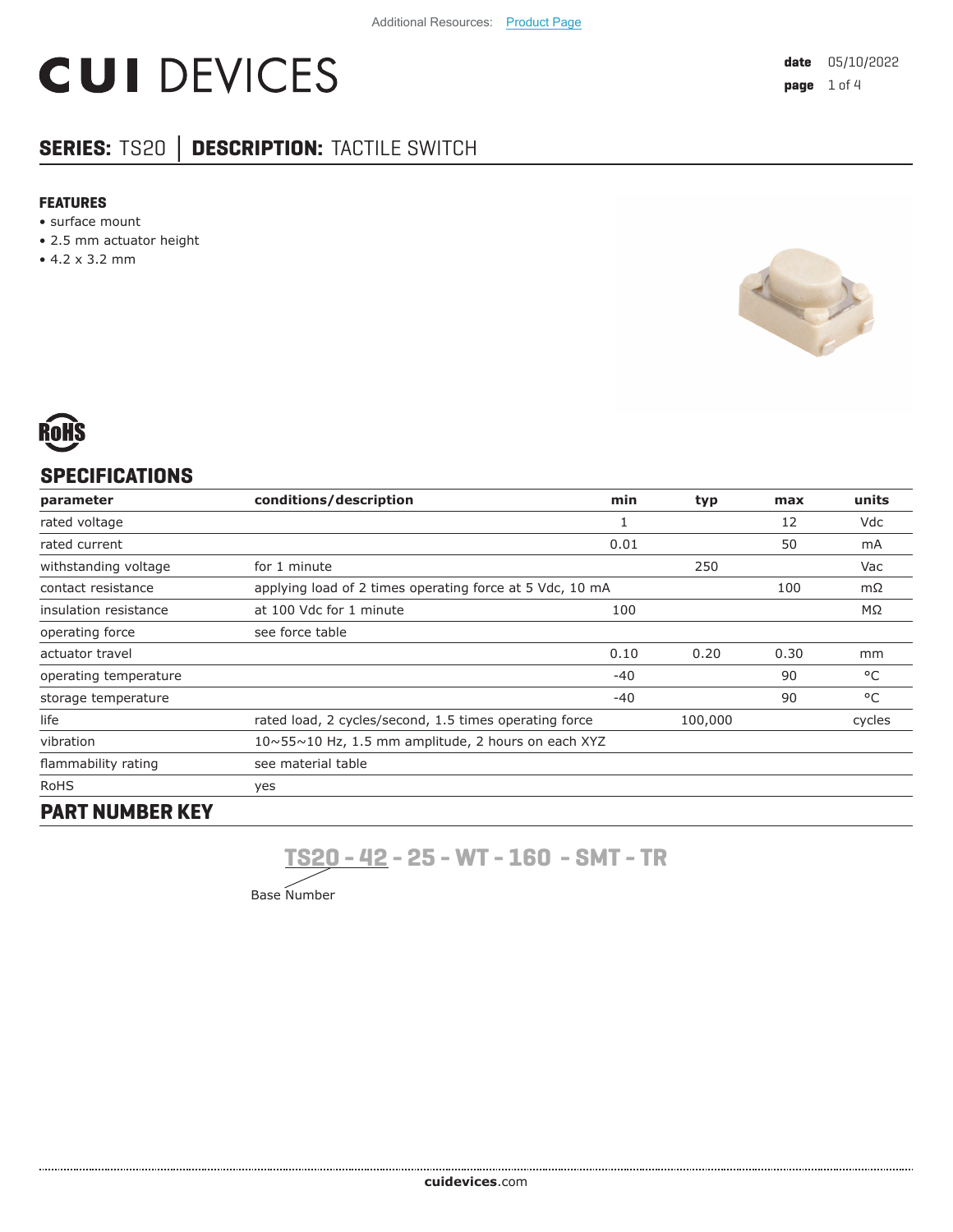4

3 2 1

### **MECHANICAL DRAWING**

units: mm tolerance: ±0.2 mm unless otherwise noted





| <b>ITFM</b>   | <b>DESCRIPTION</b> | MATERIAL        | PLATING/COLOR |
|---------------|--------------------|-----------------|---------------|
|               | terminals          | phosphor copper | silver        |
| $\mathcal{L}$ | housing            | LCP (UL94V-0)   | white         |
| 3             | contacts           | <b>SUS</b>      | silver        |
| 4             | cover              | <b>SUS</b>      |               |
| 5             | stem               | LCP (UL94V-0)   | yellow        |
|               |                    |                 |               |







| Operating Force Table |                  |                   |  |
|-----------------------|------------------|-------------------|--|
| Model                 | Press Force (qf) | Return Force (qf) |  |
| 160                   | $160 \pm 50$     | >20               |  |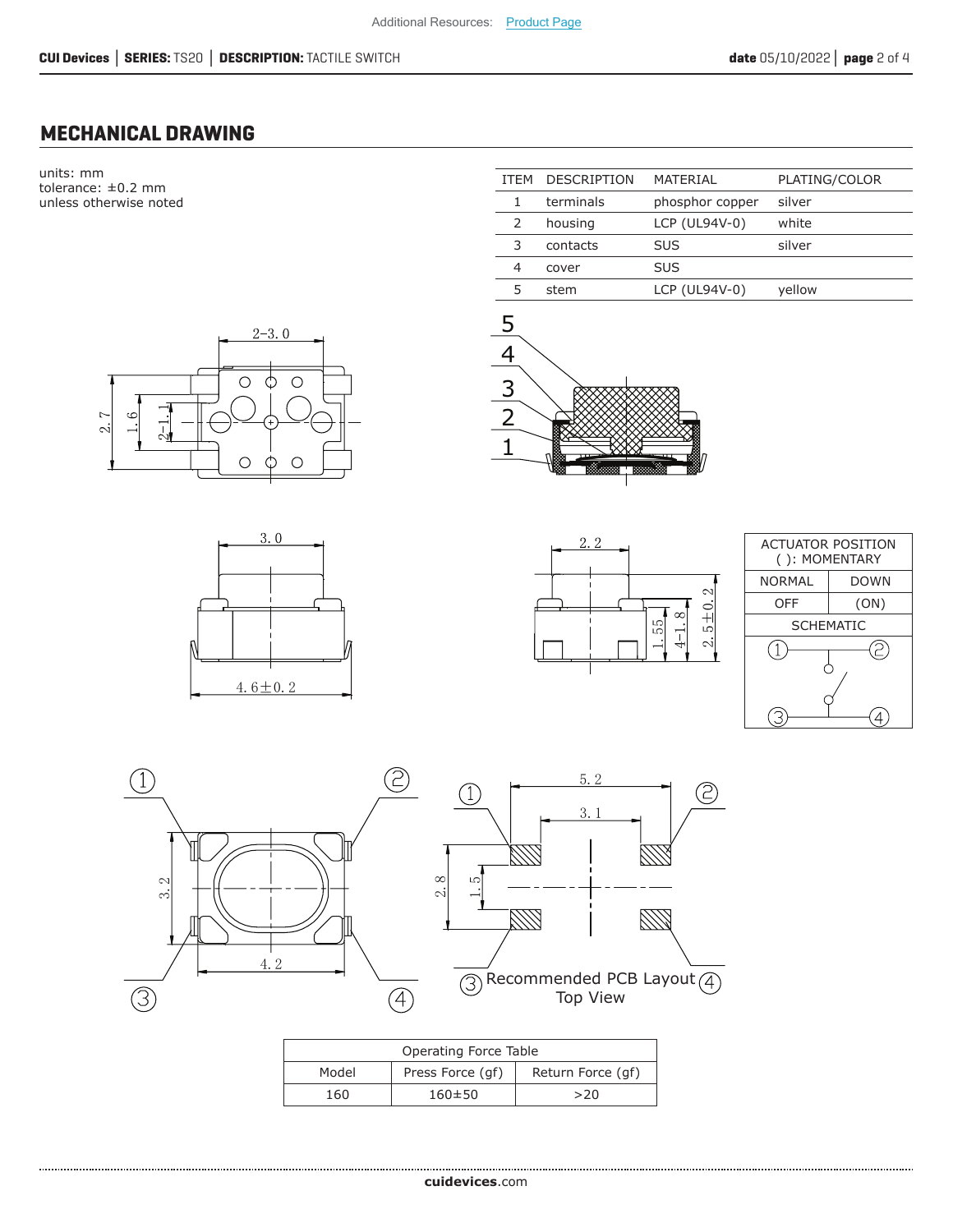#### **SOLDERABILITY**

| parameter                     | conditions/description | min | tvp | max | units |
|-------------------------------|------------------------|-----|-----|-----|-------|
| hand soldering                | for maximum 3 seconds  |     |     | 350 |       |
| reflow soldering <sup>1</sup> | see reflow profile     |     |     | 260 |       |

Notes: 1. Do not exceed 2 reflow cycles.



#### **PACKAGING**

units: mm

Reel Size: Ø380 mm Reel QTY: 4,000 pcs per reel Carton Size: 395 x 395 x 205 mm Carton QTY: 40,000 pcs per carton<br>DRAWING DIRECTION Carrier Tape Lead direction Cover Tape *f*  $2 \pm 0.1$  $8 \pm 0.1$ ٤ô ⊕ 4 ക  $\overline{\phantom{a}}$ ₼  $\mathbf{A}$  $\rightarrow$  $\frac{1}{2}$ ക ക *f f* **f**<sub>14</sub><br>*f*<sub>14</sub> *e f* ۰., ⊴  $f(3, 6 \pm 0, 1)$  *f*  $f(4, 1)$  *f*  $f(5, 1)$  *f*  $f(6, 1)$  *f*  $f(7, 1)$  *f*  $f(7, 1)$  *f*  $f(7, 1)$  *f*  $f(7, 1)$  *f*  $f(7, 1)$  *<i>f*  $f(7, 1)$  *f*  $f(7, 1)$  *<i>f*  $f(7, 1)$  *f*  $f(7, 1)$  *<i>f*  $f(7, 1)$ Trailer area:160mm or more is desirable *Leader* area:100mm or more is desirable *e*Cover tape:Including parts empty area, 400mm or more is desirable *\$* Lead direction *f "f* Cover Tape @ C Carrier Tape *A* Local Enlarge (5:1) ∞ *f* Volume diagram

......................................